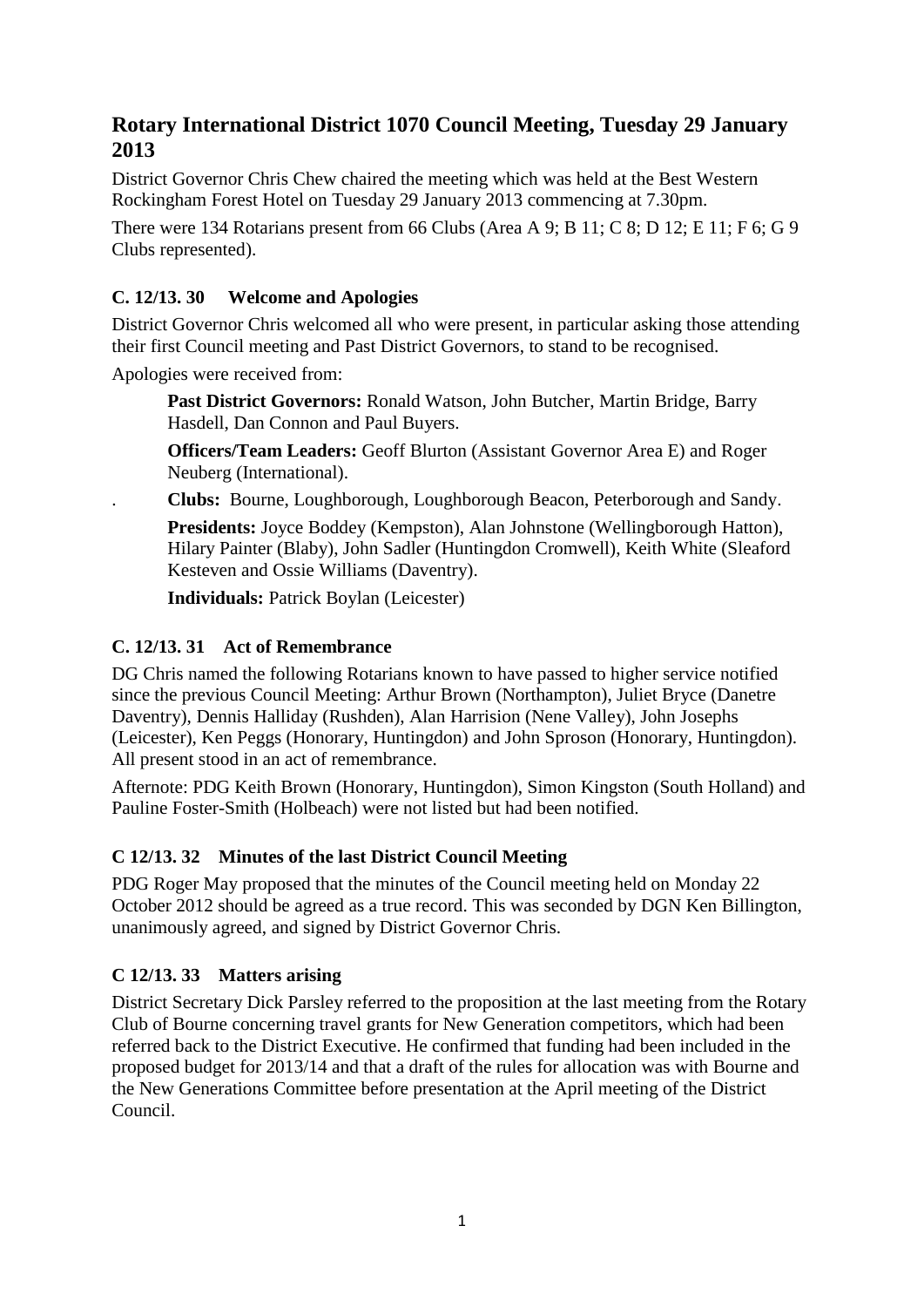### **C 12/13. 34 District Governor's Report**

**Council of Legislation:** DG Chris advised owing to health issues PDG Barry Hasdell had decided to stand down as the District 1070 representative. The alternate PDG Richard Hyde was now unable to attend and therefore after consultation with the District Executive he had appointed PDG Martin Bridge (South Holland) who was the third candidate in the election and suitably qualified. He drew attention to the meeting to discuss the proposed legislation being held on Tuesday 5 February 2013 which should be attended by interested Rotarians.

**Future Vision:** DG Chris said that e-mails had been received from another District criticising the new Foundation format and claiming that Group Study Exchange visits had been discontinued. This was not correct as GSE could continue but would need to be funded from District Grant funds. He said that the replacement by Vocational Training Teams had been very successful and was a better way forward.

**Redistricting:** DG Chris announced that the Rotary Clubs of Bedford, Bedford Castle, Bedford De Parys, Bedford Park, Biggleswade, Biggleswade Ivel, Kempston and Sandy had agreed to transfer to District 1260 with effect from 1 July 2015. Arrangements were being made to enable them to vote for the 2015/16 District Governor for 1260.

**Club Visioning:** DG Chris recommended the Club Visioning programme as a self-evaluation and a way forward for Clubs. Participation would be voluntary and not a diktat from RI.

**Financial Incident:** DG Chris said that the previous District Treasure had been convicted of fraud and false accounting but the outcome had not been completely satisfactory and this was being taken up with the Crown Prosecution Service. He thanked his fellow members of the Crisis Management Team (IPDG Linda May, PDG Barry Hasdell, Rotarian Geoff Richardson, Rotarian Robert Gibson and PDG Dick Parsley) for their work.

**RIBI President's Visit:** DG Chris thanked all Rotarians and Clubs who had helped to give a flavour of 1070 to RIBI President John Minhinick during his visit.

#### **C12/13.35 District Secretary**

**Presidents Elect Training Seminar:** DS Dick thanked the two-thirds of Clubs who had booked and asked the others to submit registrations by Friday 1 February 2013.

**District Database:** Over half the entries for 2013/14 Club Officers had been completed and he reminded Club Secretaries that a separate update was needed for the RI Global Database. A database training course for Club Secretaries would be held in mid-March.

#### **C 12/13. 36 District Treasurer's Report**

**Accounts for year ended 30 June 2012:** District Treasurer Geoff Richardson (Huntingdon Cromwell) said that audit of these accounts could not be completed until the financial outcome from the court case was finalised. He hoped the accounts would be presented at the April District Council Meeting

**District Budget 2013/14:** DT Geoff said that the only correspondence on the Budget was from Jeff Rosenthal (Oadby) concerning the District Conference costs. He pointed out that this was in line with the standing agreement by District Council. He proposed adoption of the Budget including the capitation fee of £31.50. This was seconded by Sergeant at Arms John Aked (Huntingdon Cromwell) and agreed unanimously.

**Conference Budget 2013:** DT Geoff referred to the Conference Budget which had been circulated and included a registration fee of £39.00. There were no questions. Adoption was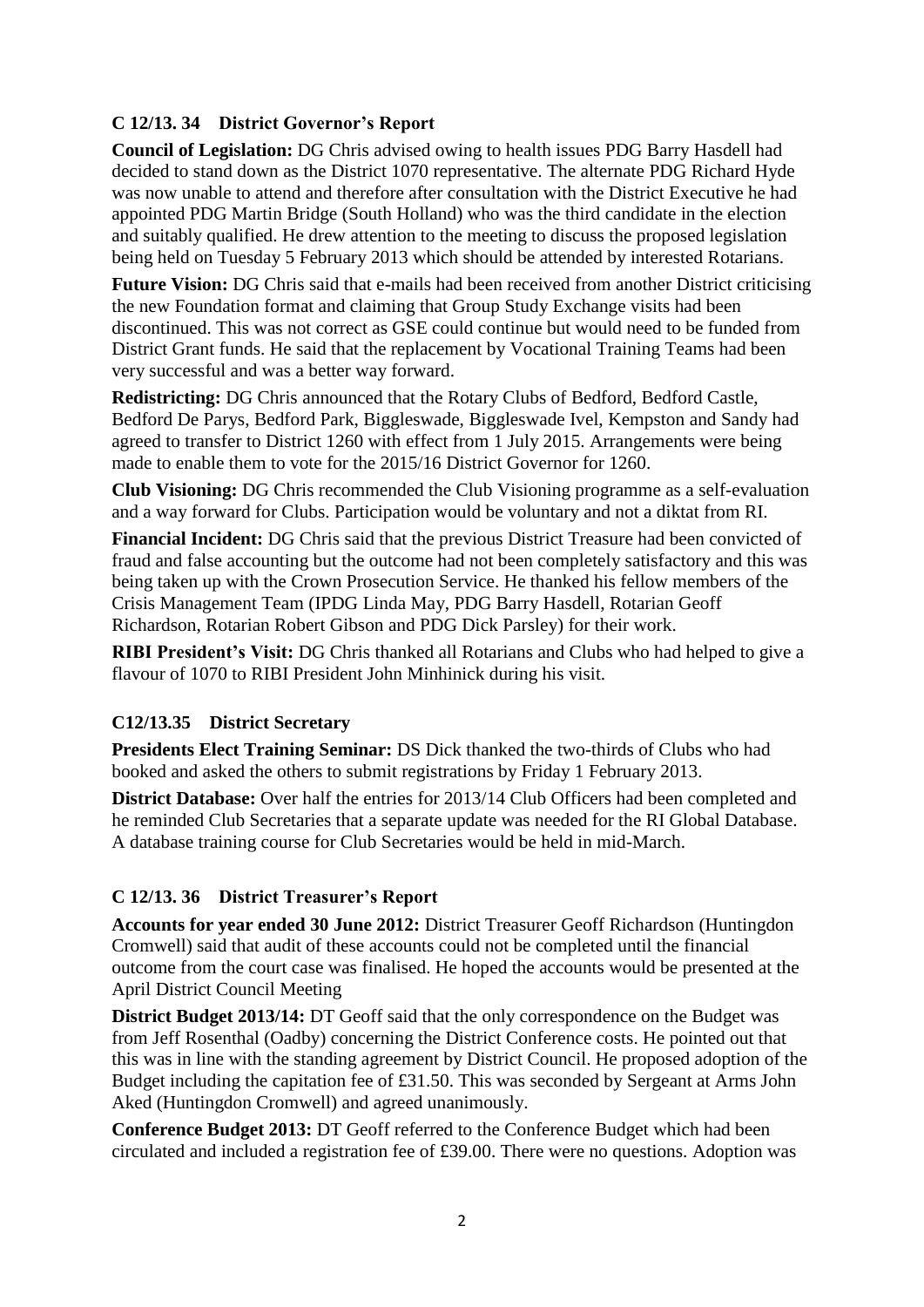proposed by PDG Andrew Cowling (Northampton), seconded by Bryan Swain (Huntingdon Cromwell) and agreed overwhelmingly.

**District Accounts 2012/13:** No questions were raised on the Income and Expenditure accounts for the period ended 31 December 2012 which had been circulated. Acceptance was proposed by Mike Warrington (Stamford), seconded by PDG Richard Hyde (Ramsey) and agreed unanimously.

### **C 12/13. 37 Assistant Governors' Reports**

There were no additions to the written reports and no questions were raised.

#### **C 12/13. 38 Committee Reports**

The following items were in addition to the written reports circulated by all Committees.

#### **Project Team Chairmen's Reports**

**New Generations (Youth Opportunities):** PDG Roger May asked whether the amount of £2,000 was sufficient funding for the Youth Camp. DT Geoff said that he had attended a Youth Camp subcommittee meeting and now believed that sufficient funding was in place.

PDG Andrew Cowling drew attention to the details and application forms the Rotary Youth Leadership Award programme which he had put in the baskets.

**Community:** Chairman Tony Robbs (Kettering) said that following presentations at Conference, he was pleased that donations had been received for DEBRA and Canine Partners, and he hoped these causes would be considered by further Clubs.

**Vocational:** Chairman Mary Whitehead (Biggleswade Ivel) announced that the Rotaskills project started by 1070 was to be adopted by RIBI from the start of 2013/14, and that the form could be downloaded from the District website. DG Chris urged Rotarians to complete the forms in order to offer skills not described by their classification.

### **Support Team Chairmen's Reports**

**Communications:** DG Chris said that 18 Clubs had booked Social Media Training and hoped more would follow. He also congratulated Holbeach on their use of Facebook to publicise progress of their Santa Sleigh which had received considerable positive comment.

**Membership Services:** DG Chris advised that the removal of funding for Business Link gave Clubs an opportunity to fill the void by providing business networking opportunities.

New Club Formation Officer PDG Roger McDermott reported on the Inaugural Meeting of Welland Valley had been held with 20 members, and he expected the new Club to be chartered in this Rotary year. He thanked Andrew Granger and other members of Market Harborough for their work in forming this Club.

DG Chris presented the District Quiz Winners Shield to Rotarian Robert Webb of Kettering Huxloe. He congratulated and thanked Robert Bracegirdle (Loughborough Beacon) and Eddie Pearson (Melton Aurora) for organising such a good event.

### **C 12/13. 39 Rotary Foundation**

Incoming Foundation Chairman Trevor Davies (Brackley) said that in the recommended District Designated Fund SHARE proposal the maximum had been allocated to District Grants to enable Clubs to undertake a wide range of projects. Adoption of the proposal was